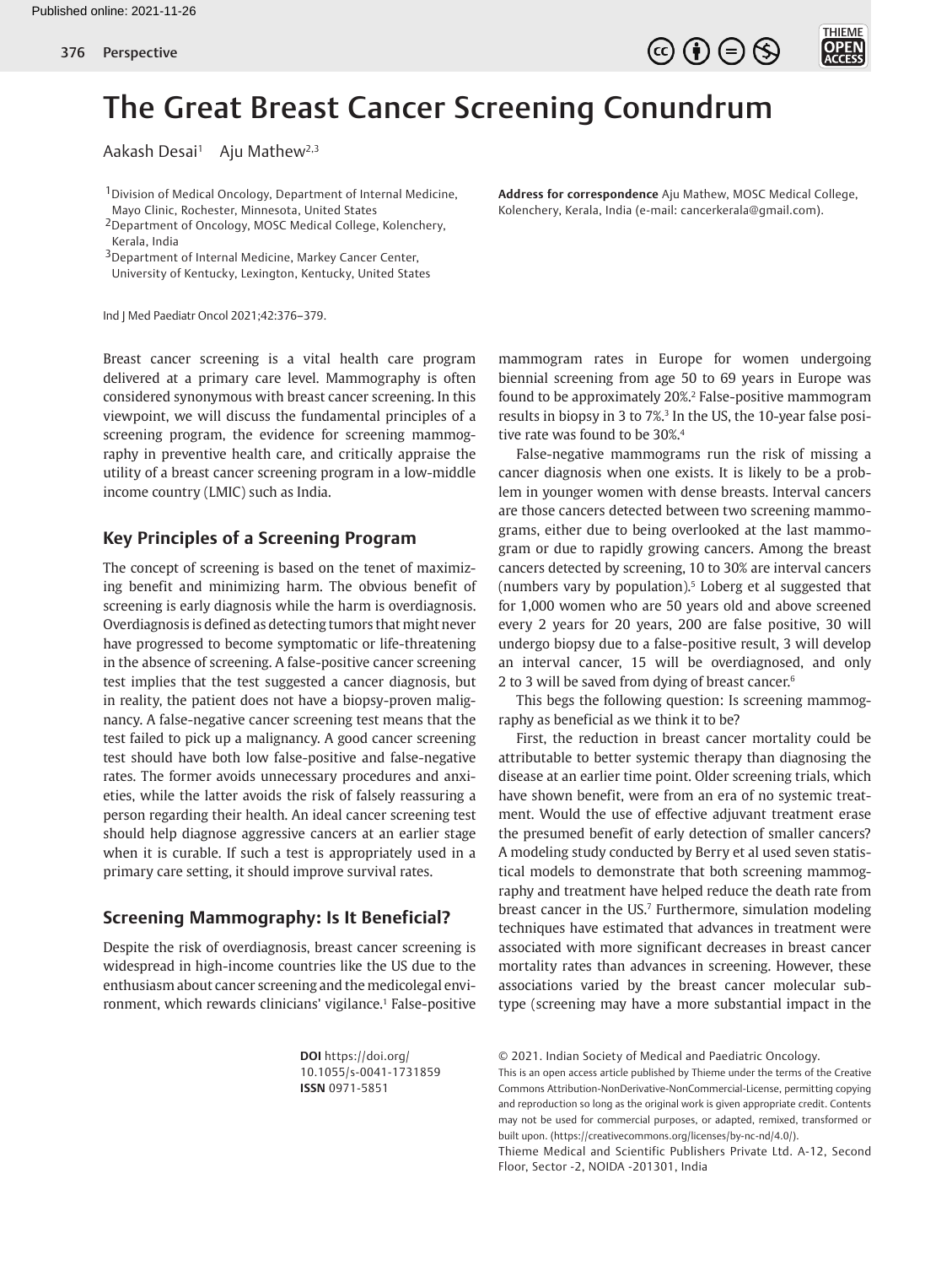setting of triple-negative breast cancer).<sup>8</sup> Nevertheless, these studies do not entirely negate the role of breast cancer screening mammography, although much of the mortality reduction seems to come from adjuvant therapy.

Second, there is no reduction in late-stage breast cancer incidence despite 20 years of screening.<sup>9</sup> If screening is so effective, why is there no reduction in the incidence of advanced breast cancer? Bleyer et al studied the US Surveillance, Epidemiology, and End Results (SEER) database from 1975 to 2008 and found that patients with late-stage cancer decreased by 8%, from 102 to 94 cases per 100,000. Hence, only 8 of the 122 early-stage cancers diagnosed with mammography progressed to advanced disease.10 This not only reflects the lack of reduction in the incidence of advanced breast cancers despite screening but may also explain the lack of mortality benefit with screening measures.

Third, screening mammography can result in finding cancers that do not affect the disease's natural history (overdiagnosis). Patients may die with such cancers and not of it. It is estimated that around 10 to 40% of all breast cancers diagnosed in screening mammography trials could be attributed to overdiagnosis.<sup>11</sup> In 2008, breast cancer was possibly overdiagnosed in more than 70,000 women, who accounted for 31% of all breast cancers diagnosed. Between 1979 to 2008, over 1 million cases may have been overdiagnosed, as shown by various estimates.10

Finally, the often understated harm of overdiagnosis is the impact of cancer therapy. Cardiac exposure to ionizing radiation can cause a subsequent increase in the risk of ischemic heart disease.<sup>12,13</sup> Darby et al observed a linear increase in rates of major coronary events with the mean dose by 7.4% per gray, without any apparent threshold effect. The cardiotoxicity started within the first 5 years after radiotherapy and continued into the third-decade postradiotherapy.14 Longer duration of aromatase inhibitor use was also associated with increased odds of developing cardiovascular disease (OR = 1.26, *p* < 0.001; number needed to harm—132) and hypercholesterolemia.15 These downstream effects of treatment for overdiagnosed cancers can have detrimental effects, often causing more harm than good.

## **Screening Mammography: Is It Oversold?**

Even if screening is marginally beneficial, are we overselling screening to our patients? A meta-analysis of nine screening mammography trials demonstrated that among women aged 39 to 75 years invited to screen, the prevented fraction of breast cancer mortality at 13-year follow-up was 0·80 (95% CI,  $0.73-0.89$ ), with a relative risk reduction of  $20\%$ <sup>3</sup> A study was conducted to understand women's perceptions of the effects of mammography screening on breast cancer mortality in the US. Among the 4140 women who participated, 68% women believed that screening prevents or reduces the risk of contracting breast cancer, 62% thought that screening at least halves breast cancer mortality, and 75% believed that 10 years of regular screening would prevent 10 or more breast cancer deaths per 1,000 women. This study demonstrates that most women grossly overestimate the benefits

expected from screening mammography compared with its actual effect.16 Hence, appropriate communication of likely benefit and harm is required between the physician and patient.6

#### **Is Mammography the Be-All and End-All of Screening for Breast Cancer?**

An alternative to screening mammography was suggested by a Canadian trial, which showed that annual mammography in women aged between 40 to 59 years was no better than a physical examination or usual care in terms of mortality reduction, especially in the era of adjuvant therapy.17 During the 5-year screening period, 666 invasive breast cancers (among 44,925 participants) were diagnosed in the mammography arm versus 524 (among 44,910 participants) in the control arm. Of these, 180 and 171 women died of breast cancer during the follow-up period in the mammography and the control arms, respectively, with an overall hazard ratio (HR) for death being 1.05 (95% CI, 0.85–1.30). Thus, the cumulative breast cancer mortality was similar between the two arms (HR: 0.99, [0.88 to 1.12]). After 15 years of follow-up, an excess of 106 cancers was observed in the mammography arm, which can be attributed to overdiagnosis. Thus, this trial provided an alternative solution to screening using mammography. However, it was not incorporated in the most commonly used U.S. Preventive Services Task Force (USPSTF) guidelines, which reports insufficient evidence for or against clinical breast examination (CBE).

The often advertised tagline of "Screening Saves Lives" is likely to be accurate, albeit the quantum of benefit is expected to be minuscule. Screening mammography likely saves lives even with better systemic therapy, but not as much as indicated by the screening trials. One can argue both ways for whether it is reasonable to skip breast cancer screening given its harms.18 A good annual CBE likely saves lives too. Hence, in our opinion, giving women a choice and engaging in shared decision-making must be unequivocally adopted as the best practice.

### **Breast Cancer Screening in India**

In 2016, the government of India declared population-wide screening of oral, cervical, and breast cancer for women over 30 years of age.19 Breast cancer screening was recommended using CBE done once in 5 years for women between 30 and 65 years. Such a decision was made primarily to improve India's dismal breast cancer survival outcomes (5-year survival rate is around 65% compared with around 85% in the US). Should the government of India have adopted screening mammography instead of CBE? We believe that there is no role for population-wide screening mammography program in India (and likely in other low-middle income countries [LMIC]) for the following reasons.

First, the burden of breast cancer in India and other LMIC is much different from developed countries. There are approximately 150,000 breast cancer cases diagnosed every year in India.20 The breast cancer incidence in India is around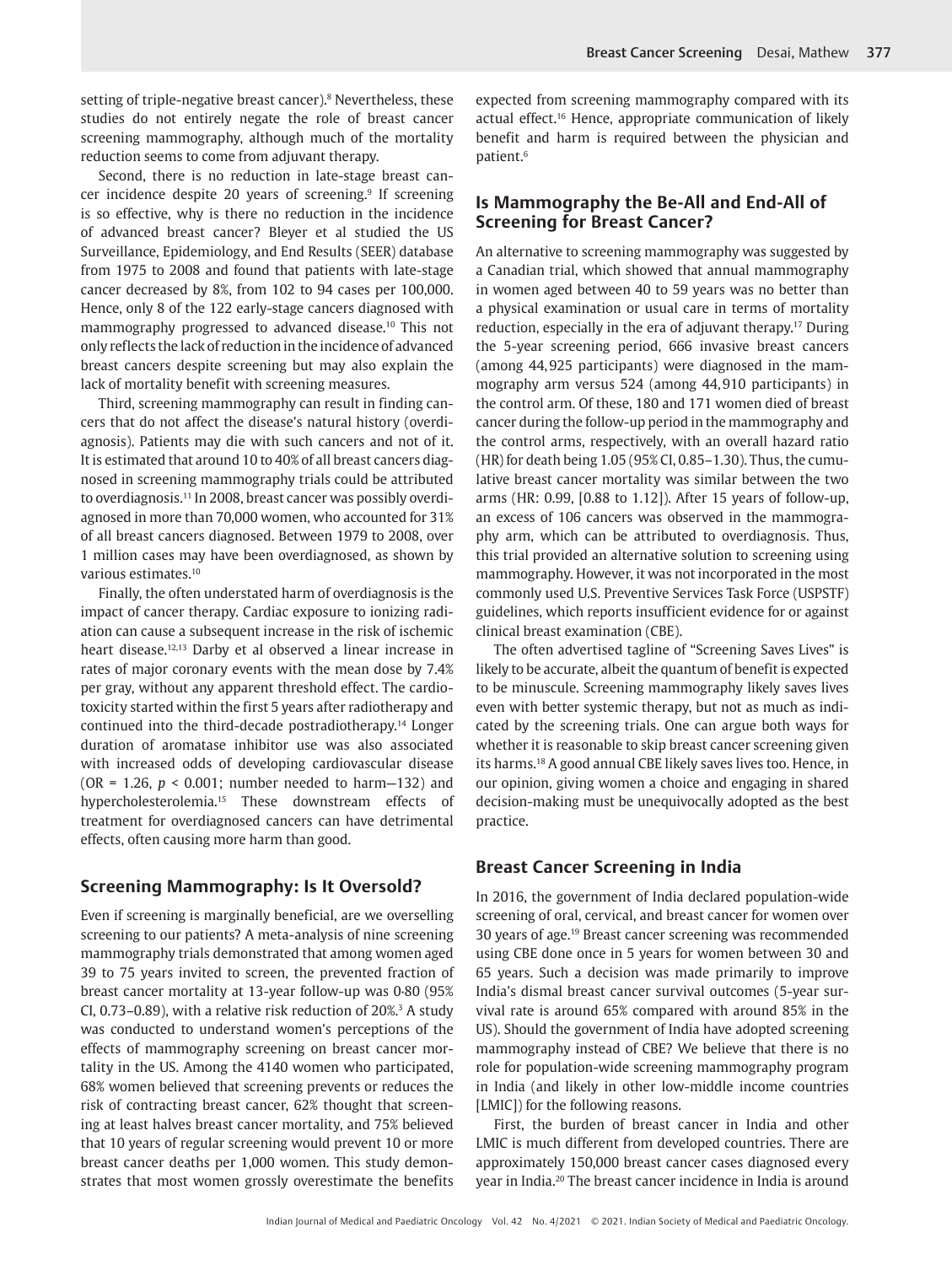one-fifth of that seen in Western countries. Currently, the burden of breast cancer in India is much less than in countries where screening trials have been conducted.

Second, breast cancer is diagnosed at a much younger age in India than the West (median age of around 50 years).21 Younger women will have denser breasts, and in such women, there is a high risk of a false-negative mammogram.

Third, the prevalence of triple-negative breast cancer (TNBC) in India is considerably higher than that seen in Western populations.22 As many as one in three women with breast cancer could have a triple-negative disease. This finding has significant clinical relevance, as it may contribute to poor outcomes in patients with breast cancer in India.

Of note, a TNBC diagnosis is also associated with a higher chance for interval cancers missed despite screening efforts. This is attributable to length bias, since triple-negative tumors grow rapidly with little time for preclinical detection. Interval breast cancers have been associated with triple-negative disease (OR =  $2.0$ ) and dense breasts.<sup>18,23</sup>

Finally, mammography requires extensive infrastructure, adequate histopathologic services, and appropriate and easily accessible imaging services. Furthermore, there are multiple challenges related to its affordability and scalability.

#### **Clinical Breast Examination May Trump Mammography**

Based on the World Health Organization (WHO), a good screening program should meet 10 principles.<sup>24</sup> When applied to an Indian setting, breast cancer screening via mammography does not fulfill at least three of these principles: adequate facilities for diagnosis and treatment should be available (a challenge in the current Indian setting due to scarcity of resources described above)*;* the natural history of the disease should be adequately understood (much research is needed to understand the epidemiology of breast cancer in the Indian population); the cost of case findings (including diagnosis and treatment) should be economically balanced with possible expenditure on medical care as a whole (given lack of universal health care and out-of-pocket form of payment, an economic imbalance currently exists).

Therefore, CBE might be the best screening test for the Indian population. Although CBE has not been shown to reduce mortality, sufficient evidence exists that it shifts the stage distribution of tumors detected toward a lower stage. A cluster randomized controlled trial from Kerala state in India evaluated whether three rounds of triennial CBE can reduce the advanced disease incidence rate. After completing the first round of screening, the age-standardized incidence rates for early-stage (stage IIA or lower) breast cancer were 18.8 and 8.1 per 100,000 women. For advanced-stage (stage IIB or higher) breast cancer, the rates were 19.6 and 21.7 per 100,000 women in the intervention and control arms.25 More women in the CBE cohort were diagnosed with breast cancer and at a lower stage. It is difficult to conclude whether the apparent downstaging of the disease will hold up in later rounds of screening as well.

#### **Conclusion**

Currently, population-wide screening mammography has no role in India. The prospect of screening with CBE once in 5 years (as per the current Government policy) is likely to be of little benefit with regard to improvement in survival outcomes. Nevertheless, we cannot negate the fact that such an organized program can raise awareness and improve infrastructure. Thus, this may serve as a silver lining of the government policy. The more significant challenge will be building a health system that will provide high-quality care in an accessible and equitable way. We believe that increasing awareness and regular self-breast examination will promptly provide the greatest bang for the buck, with a clearly defined path to access care.

#### **Conflict of Interest**

None declared.

#### **References**

- 1 Sawaya GF. Cervical-cancer screening–new guidelines and the balance between benefits and harms. N Engl J Med 2009;361(26):2503–2505
- 2 Hofvind S, Organised Mammographic Screening–More Benefits Than Harms Tidsskrift Den Norske Legeforening; 2013 Mar 19;133(6):619-20. English, Norwegian. doi: 10.4045/ tidsskr.12.0911. PMID: 23552154.
- 3 Independent UK Panel on Breast Cancer Screening. The benefits and harms of breast cancer screening: an independent review. Lancet 2012;380(9855):1778–1786
- 4 Oeffinger KC, Fontham ET, Etzioni R, et al. American Cancer Society. Breast cancer screening for women at average risk: 2015 guideline update from the American Cancer Society. JAMA 2015;314(15):1599–1614
- 5 Törnberg S, Kemetli L, Ascunce N, et al. A pooled analysis of interval cancer rates in six European countries. Eur J Cancer Prev 2010;19(2):87–93
- 6 Løberg M, Lousdal ML, Bretthauer M, Kalager M. Benefits and harms of mammography screening. Breast Cancer Res 2015;17(1):63
- 7 Berry DA, Cronin KA, Plevritis SK, et al. Cancer Intervention and Surveillance Modeling Network (CISNET) Collaborators. Effect of screening and adjuvant therapy on mortality from breast cancer. N Engl J Med 2005;353(17):1784–1792
- 8 Plevritis SK, Munoz D, Kurian AW, et al. Association of screening and treatment with breast cancer mortality by molecular subtype in US women, 2000-2012. JAMA 2018;319(2):154–164
- 9 Welch HG, Gorski DH, Albertsen PC. Trends in metastatic breast and prostate cancer—lessons in cancer dynamics. N Engl J Med 2015;373(18):1685–1687
- 10 Bleyer A, Welch HG. Effect of three decades of screening mammography on breast-cancer incidence. N Engl J Med 2012;367(21):1998–2005
- 11 Wyld L, Ingram CE. Screening of the population for breast cancer. Surgery 2007;25(6):254–256
- 12 Lakoski SG, Eves ND, Douglas PS, Jones LW. Exercise rehabilitation in patients with cancer. Nat Rev Clin Oncol 2012;9(5):288–296
- 13 Patnaik JL, Byers T, DiGuiseppi C, Dabelea D, Denberg TD. Cardiovascular disease competes with breast cancer as the leading cause of death for older females diagnosed with breast cancer: a retrospective cohort study. Breast Cancer Res 2011;13(3):R64